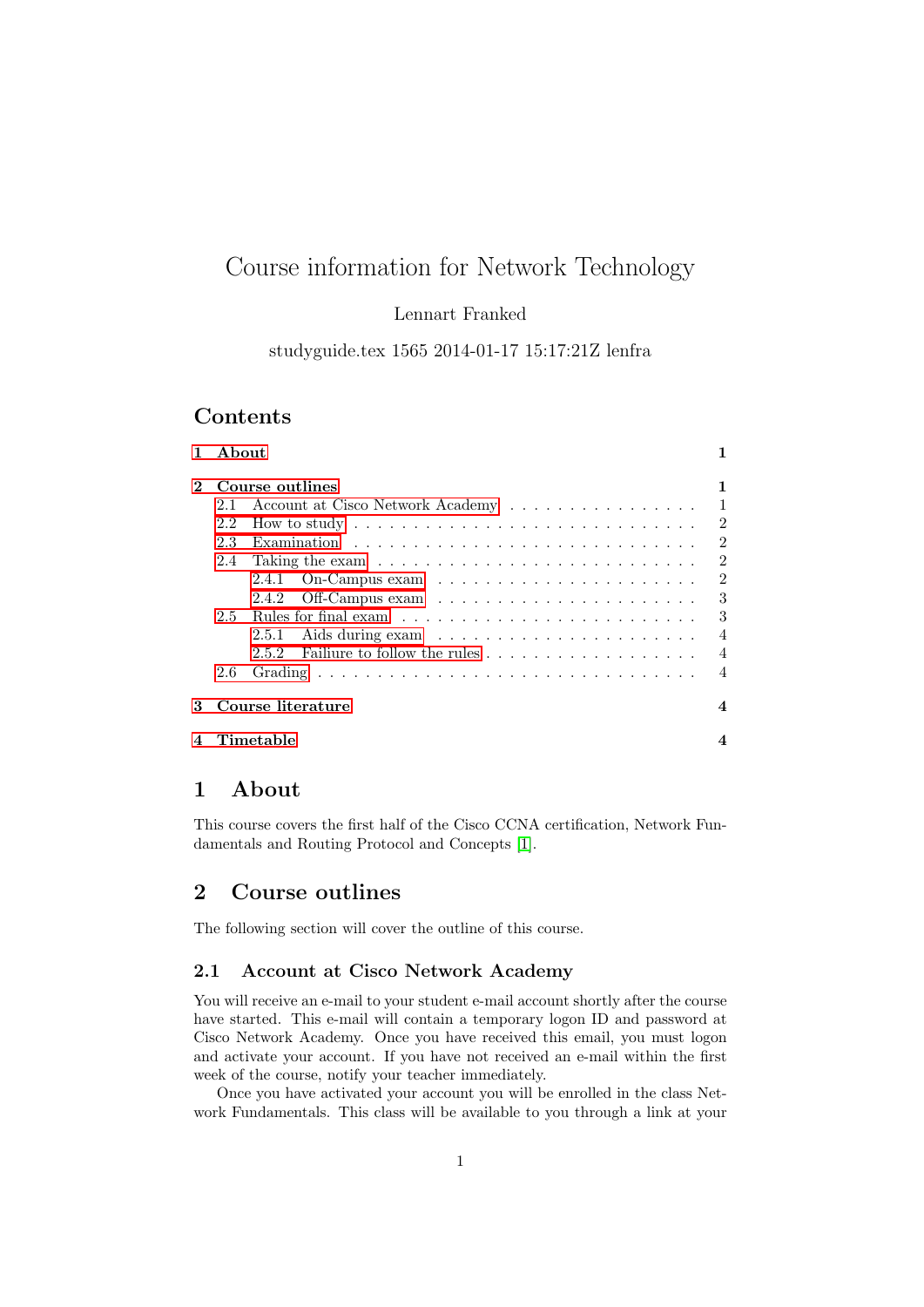Cisco network academy account. In this class you can access the course material under "Home - Launch Course". The assessment tests for each chapter, can be found under "Assignments".

### <span id="page-1-0"></span>2.2 How to study

You should take the corresponding assessment test for each chapter in the course material you read, if you do not pass this assessment test<sup>[1](#page-1-4)</sup>, consult the personalized feedback that is given to you after a completed test for information of what parts you must read again before you retake the test. The assessment tests will not affect your final grade in this course.

When you have read all the chapters and passed the assessment tests, you will get access to a practice final exam. This exam covers all the chapters and is very similar the real exam you will take (final exam). You should have passed all the assessment tests and practice final exam before taking the final exam.

You must always finish an assessment test if you have started it, otherwise it will lock up and you will not be able to retake it. Each assessment test can only be taken five times, therefore make sure to practice before each test.

#### <span id="page-1-1"></span>2.3 Examination

During this course you will write two exams (final exams), the first exam will be given half way through the course and covers Network Fundamentals. The second exam will be given at the end of the course and covers Routing Protocol and Concepts. You must pass the first exam before you can start with Routing Protocols and Concepts.

You will be given four assignments in this course, two laboratory assignments for Network Fundamentals and one theory assignment followed by a practical laboratory assignment for Routing Protocol and Concepts.

If you are more than 15 minutes late for the practical laboratory assignment in the second part of this course, you will not be allowed to start the lab, and must come back the next time. If you will be late due to travel, inform the teacher of this as soon as possible.

#### <span id="page-1-2"></span>2.4 Taking the exam

You must always sign up for taking the written exam. Depending on how you will take the written exam, see the following sections on how to achieve this.

If multiple dates have been scheduled for one exam, it is because we can not accommodate all students on one day. Select one date when signing up.

#### <span id="page-1-3"></span>2.4.1 On-Campus exam

If you plan to write the exam on campus, sign up for this exam using the method given by the teacher. It will usually be a Doodle sign up, or with the help of the scheduler function in Cisco Netspace.

<span id="page-1-4"></span><sup>&</sup>lt;sup>1</sup> see Table [1](#page-3-6) for grades.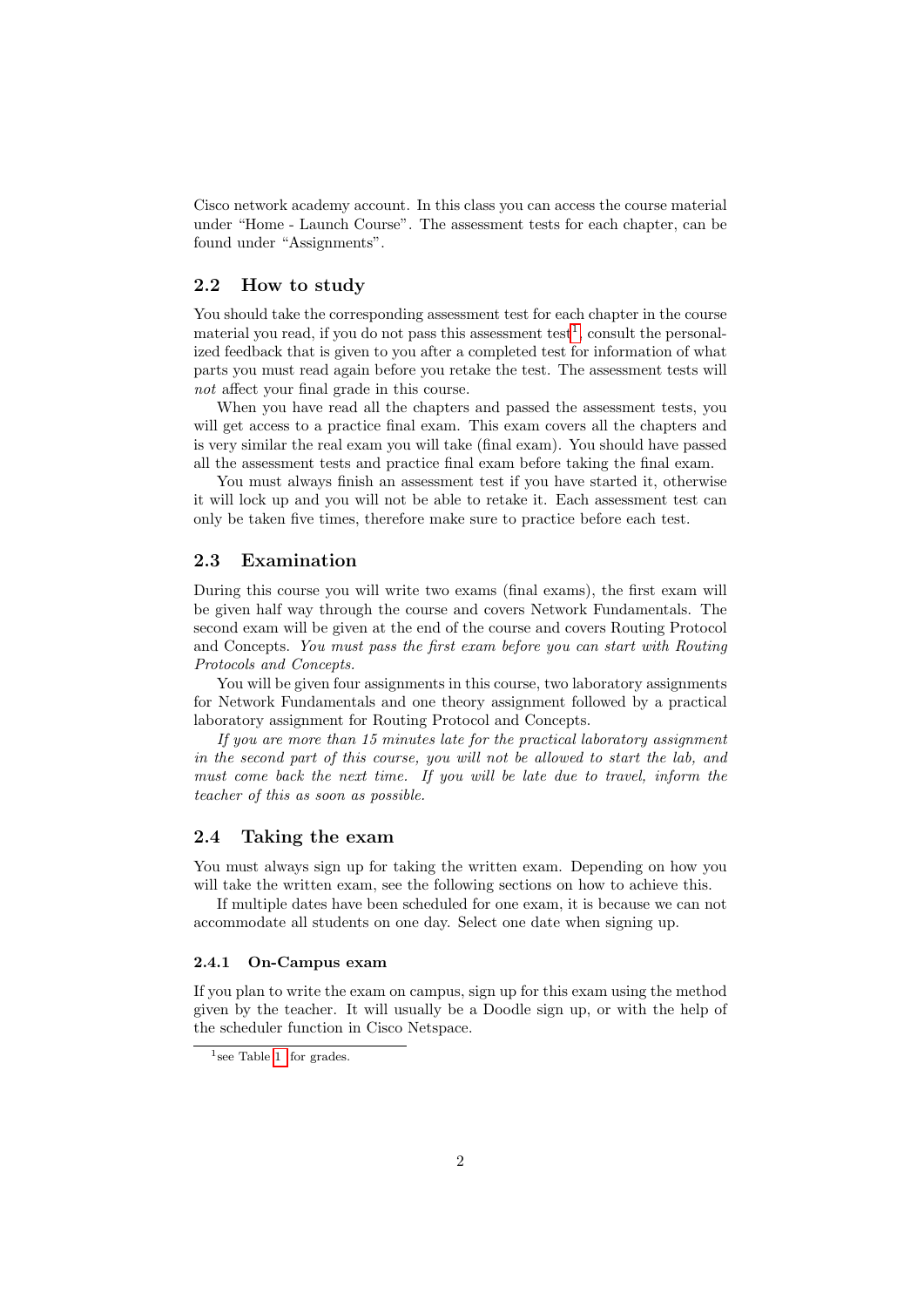#### <span id="page-2-0"></span>2.4.2 Off-Campus exam

If you are going to take the exam off-campus, you need to register for the exam using the Student portal. Carefully read the information in the link given below for detailed instructions about this.

#### Tentamen på annan ort

Note that you must fill out the form three weeks before the exam. If you hand it in later we can not give any guarantees that we will process your request before the time of the exam.

This information is also available through the student portal under Exam as Exam off-campus.

When contacting another University, study/learning centre, center of adult education or library, make sure to inform them of the exam rules given at [2.5.](#page-2-1)

You do not have to write the exam on the precise time as it will be given in Sundsvall for this course, since the exam is generated. However it is strongly recommended that you take the exam the same week as it is given in Sundsvall.

#### <span id="page-2-1"></span>2.5 Rules for final exam

The following rules must be followed for this exam.

- The exam will take one hour and fifteen minutes (75 minutes).
- You will need access to a computer with internet access.
- You are *not* allowed to use your own computer for this exam.
- During the exam, only the browser window containing the exam is allowed to be open, all other browser windows must be closed.
- Phones must be turned off, and no talking are allowed once the exam have started.
- See [2.5.1](#page-3-0) for allowed aids during exam
- See [2.5.2](#page-3-1) for consequences of not following these rules.

For off-campus exams, the following rules must be met as well as the ones mentioned above.

- The exam must be taken under supervision of an approved invigilator.
- The invigilator must check for valid identification of the student that will take the exam.
- The invigilator must contact us after the student have taken the exam or if the student didn't show up.
- If any problem occurs during the exam, contact the teacher of the course by phone or email.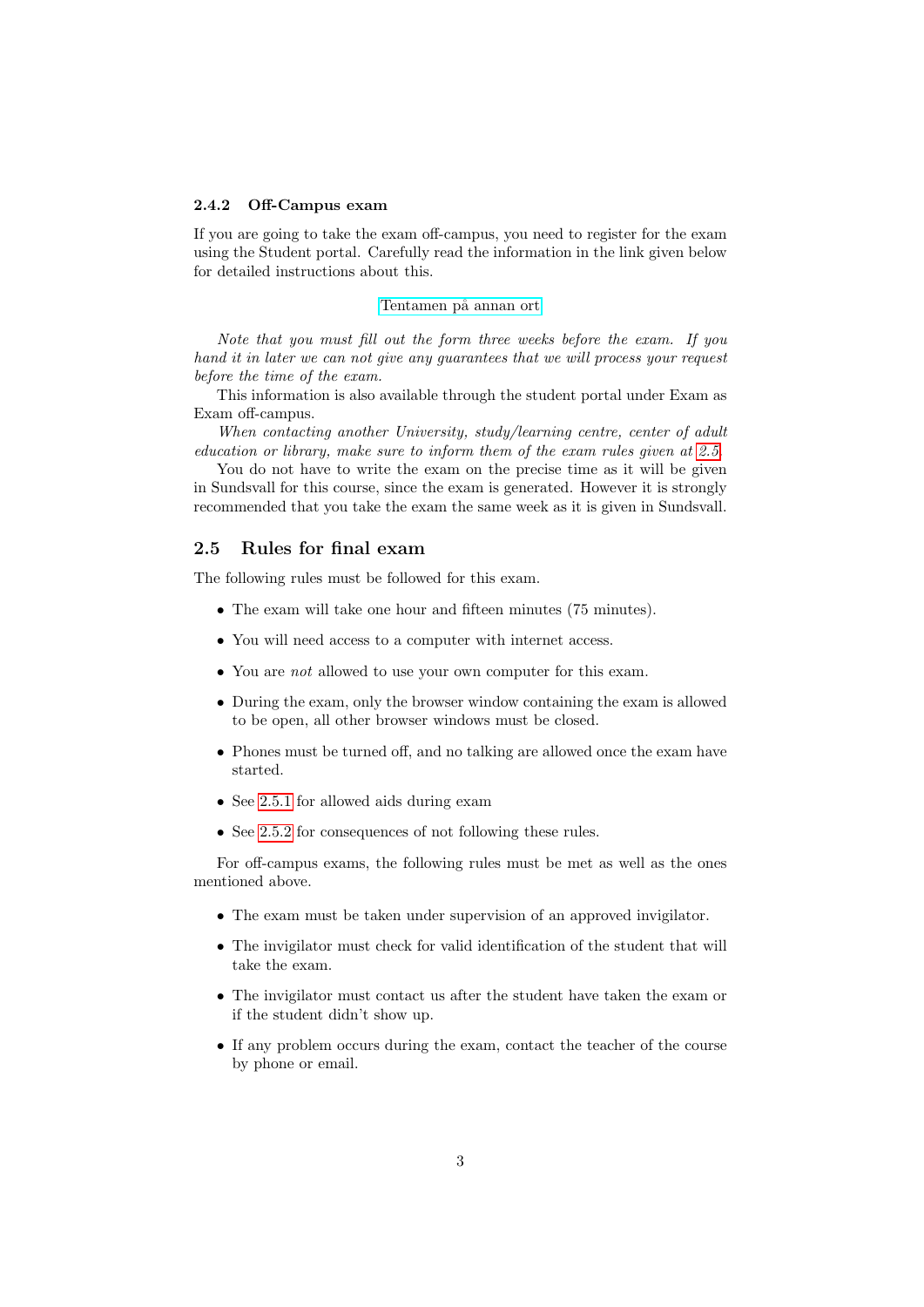#### <span id="page-3-0"></span>2.5.1 Aids during exam

You are not allowed to use any aids during the exams, except an English-Swedish dictionary, a blank piece of paper and a pen.

#### <span id="page-3-1"></span>2.5.2 Failiure to follow the rules

Any attempts of cheating during an exam will directly be reported to the disciplinary committee without a warning. This might result in suspension from your studies for a predetermined time, not exceeding 6 months, due to disciplinary offence.

If you talk during the exam you must abort the exam and come back the next time the exam will be given.

#### <span id="page-3-2"></span>2.6 Grading

<span id="page-3-6"></span>Table [1](#page-3-6) shows the grading criteria that will be used throughout this course.

Table 1: Grading criterias.

| Grade | Score |
|-------|-------|
| E     | 70%   |
| Ð     | 75%   |
| C     | 80\%  |
| В     | 85%   |
|       | 93%   |

The final grade for the course will be based on the mean value from your final

# exam scores for Network Fundamentals and Routing Protocol and Concepts.

### <span id="page-3-3"></span>3 Course literature

The course literature will be available for free at Cisco Netspace, however if you prefer to read the material in book form you can buy [\[2\]](#page-3-7) for Network Fundamentals and [\[3\]](#page-4-0) for Routing Protocol and Concepts.

### <span id="page-3-4"></span>4 Timetable

See Table [2](#page-5-0) for a complete timetable for the course.

### References

- <span id="page-3-5"></span>[1] Ccna certification, 2013. URL [http://www.cisco.com/web/learning/](http://www.cisco.com/web/learning/le3/le2/le0/le9/learning_certification_type_home.html) [le3/le2/le0/le9/learning\\_certification\\_type\\_home.html](http://www.cisco.com/web/learning/le3/le2/le0/le9/learning_certification_type_home.html).
- <span id="page-3-7"></span>[2] Mark A. Dye, Rick Mcdonald, and Antoon W. Rufi. Network Fundamentals. Cisco press, 800 East 96th Street, Indianapolis, IN, 2012. ISBN 978-1-587- 13348-0.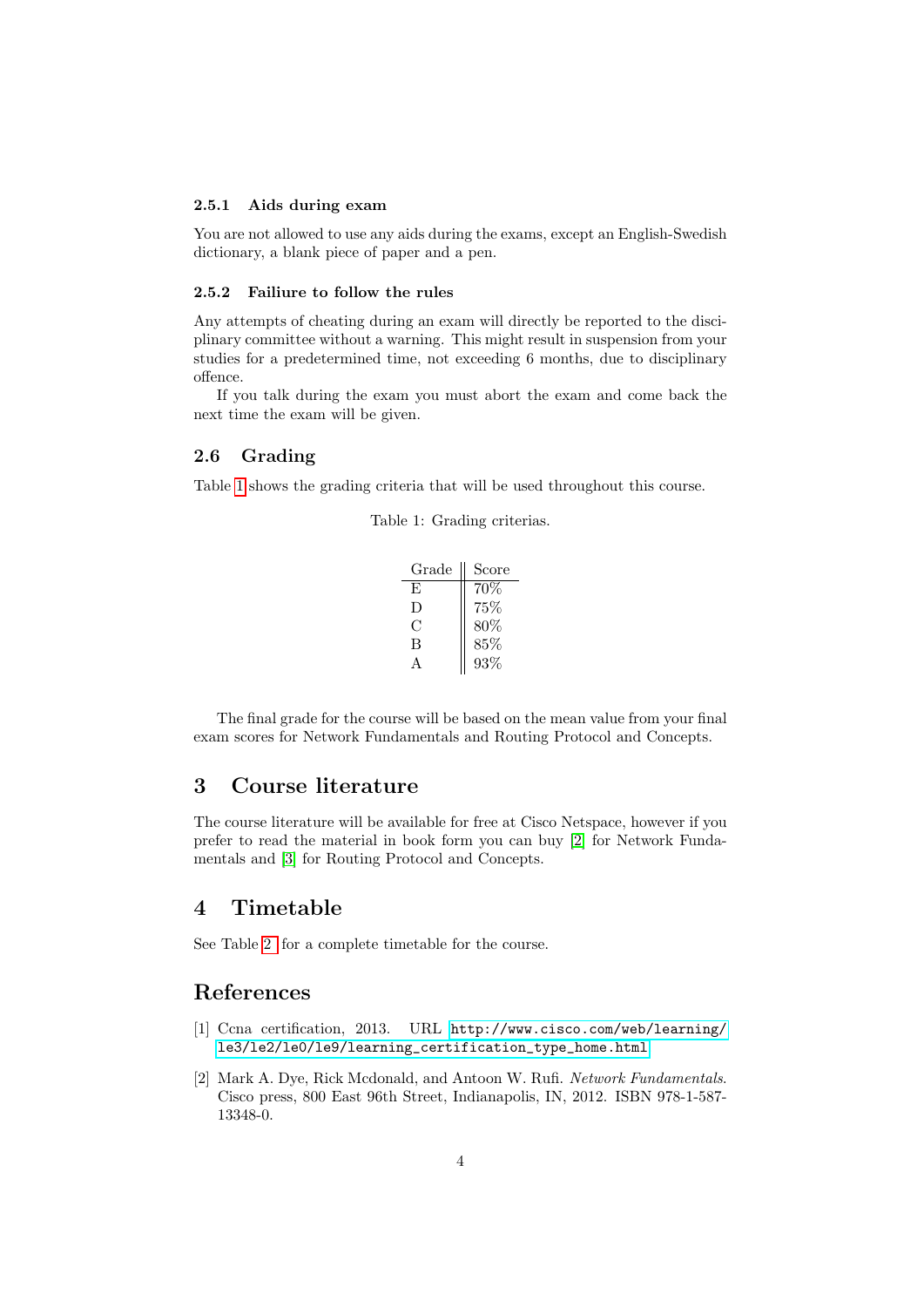<span id="page-4-0"></span>[3] Rick Grazuani and Allan Johnson. Routing Protocols and Concepts: CCNA Exploration Companion Guide. Cisco press, 800 East 96th Street, Indianapolis, IN, 2012. ISBN 978-1-587-13272-8.